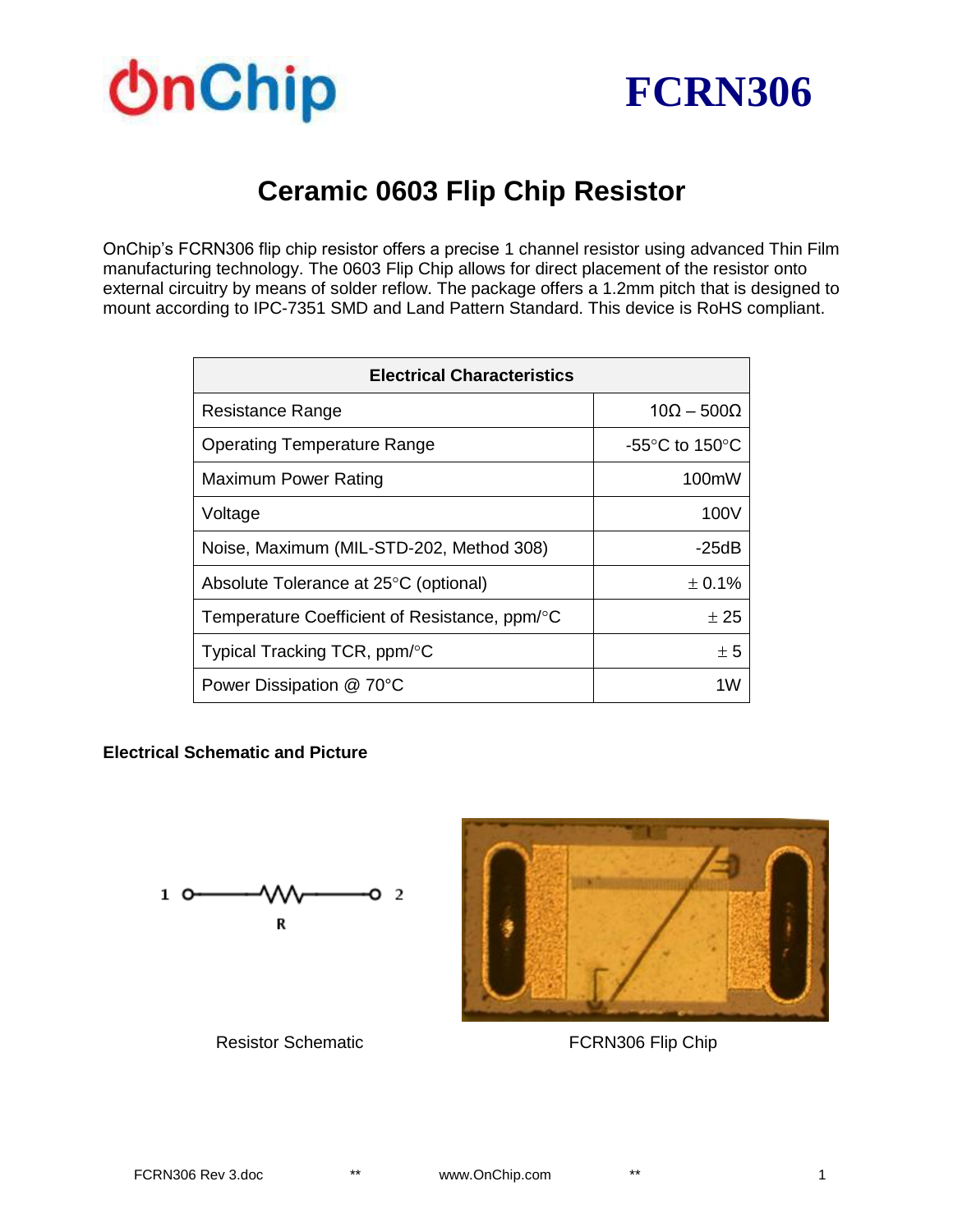



| <b>Mechanical Characteristics</b> |                         |  |
|-----------------------------------|-------------------------|--|
| Package Type                      | 2 Lead FlipChip         |  |
| Substrate Material                | Ceramic                 |  |
| <b>Resistor Material</b>          | <b>Tantalum Nitride</b> |  |
| Flammability                      | <b>UL94V-0</b>          |  |
| <b>Bump Material</b>              | SnAgCu                  |  |

#### **Ordering Information**

| <b>Part Number Designation</b>                                                                                                                                    |                       |                  |                              |  |
|-------------------------------------------------------------------------------------------------------------------------------------------------------------------|-----------------------|------------------|------------------------------|--|
| <b>Series</b>                                                                                                                                                     | <b>Resistor Value</b> | <b>Tolerance</b> | <b>TCR</b>                   |  |
| First 3 digits are<br>significant value.<br><b>FCRN306-</b><br>number of zeros.<br>(Ex: 1001 = 1kΩ). R<br>indicates decimal<br>point. $(Ex: 10R0 =$<br>$10\Omega$ |                       | $C = \pm 0.1\%$  | No Letter = $\pm 250$ ppm/°C |  |
|                                                                                                                                                                   |                       | $D = \pm 0.5\%$  | $H = \pm 100$ ppm/°C         |  |
|                                                                                                                                                                   | Last digit represents | $F = \pm 1\%$    | $A = \pm 50$ ppm/°C          |  |
|                                                                                                                                                                   |                       | $G = \pm 2\%$    | $B = \pm 25$ ppm/°C          |  |
|                                                                                                                                                                   |                       | $J = \pm 5\%$    |                              |  |
|                                                                                                                                                                   | $K = \pm 10\%$        |                  |                              |  |
|                                                                                                                                                                   |                       | $M = \pm 20\%$   |                              |  |

*Example Part Number:* FCRN306-1002JA *is a 10kΩ resistor with ±5% tolerance, and ±50ppm/°C TCR.*